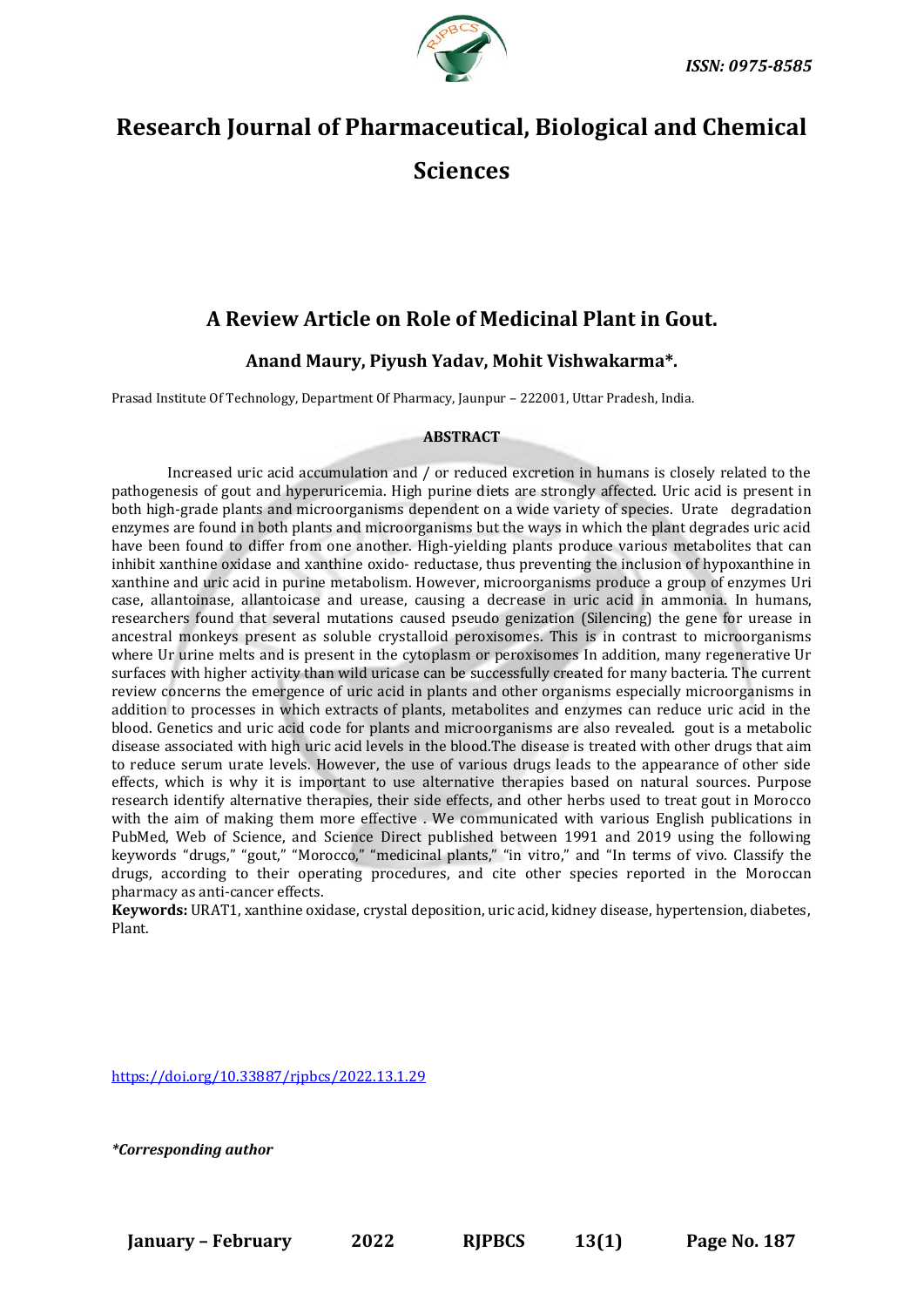

#### **INTRODUCTION**

Gout is an incurable disease, also known as "the plague of kings." Sir Alfred Baring Garrod discovered in 1848 [1].) A disease characterized by the insertion of urate crystals into several tissues [2]. It affects many joints, especially in attacking the arms, knees, and ankles [3]. In particular, The disease is associated with many risk factors such as hyperuricemia, genetic factors, metabolism syndrome, dietary factors, alcohol consumption, osteoarthritis, kidney failure, urination, and other medications [4]. the main cause of hyperuricemia is imbalance level of production and release of uric acid. Purines are mainly destroyed by a hepatic enzyme called xanthine oxidase which is involved in the appearance of Hyperuricemia. A high purine diet that leads to purine metabolism promotes excessive drinking, as well as tumor lysis syndrome associated with the conversion of large numbers of cells, The normal level of uric acid in the blood is between 3–7 mg / 100 mL, which is needed by both human and animal bodies as an antioxidant and prevents damage to the blood vessels to protect it. Low purine plant-based foods, often needed to treat gout. The average daily diet for adults in the United States contains about 600–1000 mg of purines. Recent research has shown that vegetable purines (fruits and vegetables) have a higher risk of uric acid accumulation but lower than that of meat and fish [5]. Generally, gout is treated with other drugs to reduce serum urate levels by blocking xanthine oxidase in the liver. Among those treatments, we have febuxostat and allopurinol [9]. Colchicine extracted by Colchicum autumn ale is another form of treatment for gout [10]. Unfortunately, these drugs have a variety of side effects. For example, allopurinol causes nephrolithiasis, kidney toxicity, liver necrosis, an allergy [11]. In this regard, people are looking for better alternatives based on the use of medicinal plants because of their availability, easy access, and people believe that natural products are harmless [12]. Morocco is characterized by a variety of plants, and contains 4200 species of which 800 are considered medicinal plants [13]. The medicinal plants of this country have been used traditionally treating several problems such as gout. In fact, a few plants were reported in pharmacopeia as antigout products, and most of them showed by testing this activity.

#### **Medical Treatment**

The goal of controlling gout is based on reducing and maintaining serum urate at a normal dose (<6.0 mg / d) [9]. Generally, there are three methods used to achieve this purpose. First allows the inhibition of xanthine oxidase enzyme (allopurinol and febuxostat) and inhibits the production of uric acid and its precursor.The second is intended to improve the release of uric acid. The third strategy is based on the administration of uricase compounds to convert uric acid into allantoin [7].

# **Plants Used Traditionally to Treat Gout in Morocco**

Medicinal plants have a prominent place in Moroccan phytotherapy as it contains several bio n nutrients and antioxidants responsible for their beneficial effects. Plants and their compounds can be used as an alternative medicine for gout pathology. According to experiments, there are several species of gout especially monosodium urate crystal deposition caused by a strong, potassium oxonate-induced inflammation.

Hyperuricemia, as well as inflammation caused by carrageenan. In fact, uric acid is considered a weak living acid, and can be ionized to monosodium urate crystal at pH 7.4 and at 37 ° C. As a result, uric acid and urate crystals can form on the tissues, especially the joints and kidneys, contributing to tissue damage [8]. monosodium formation urate crystals lead to the activation of macrophages which play a role in the production of inflammatory cytokines such as IL-1 β [13].



#### **Uric acid ionization**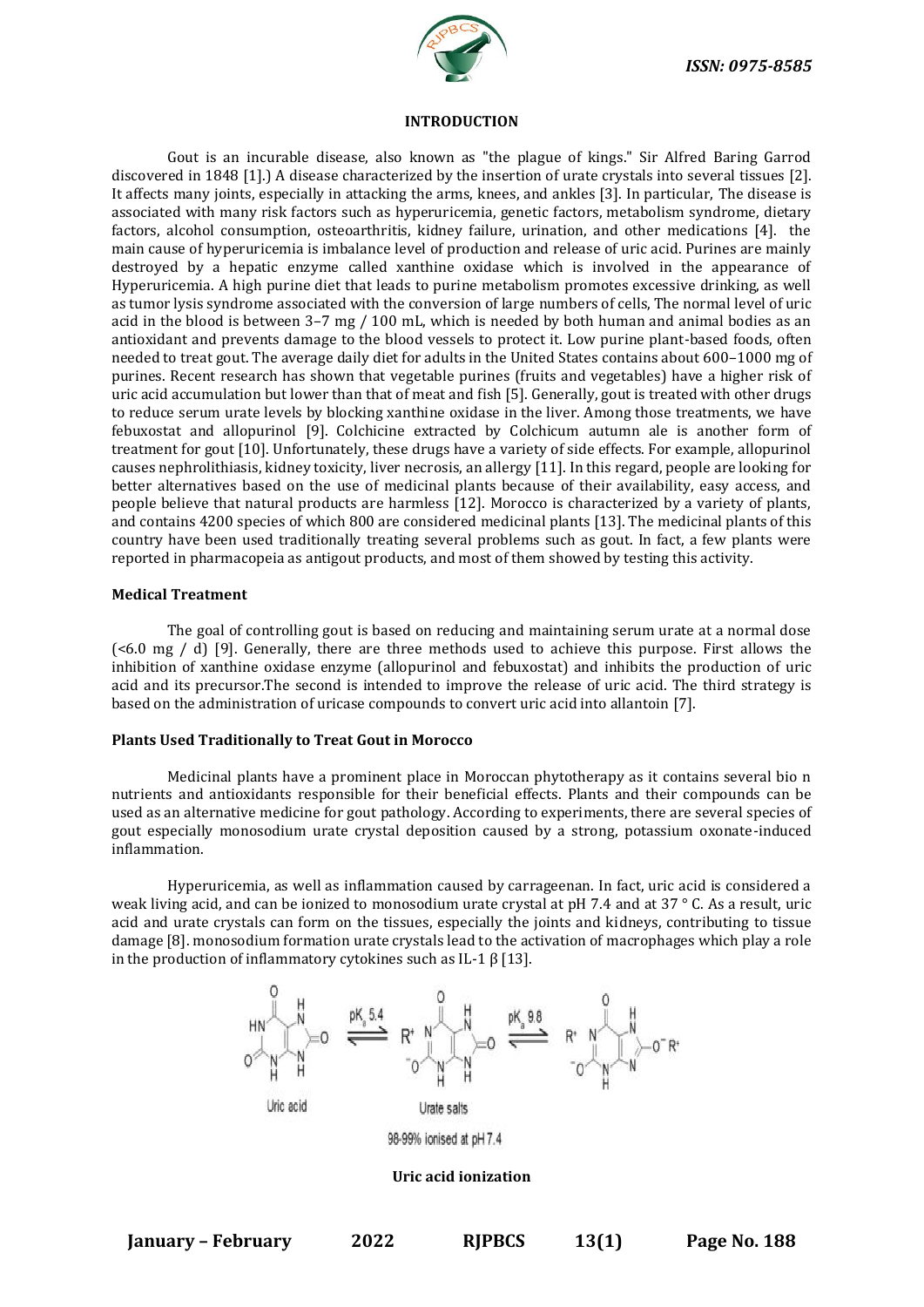

this review, lists some of the natural resources that are traditionally used in Morocco to treat diarrhea.Table categorizes 23 species, their scientific names, families, traditionally used components, traditional method of use, experimental component, extraction methods, and experimental studies aimed at gout, and we report toxic plants. Ku In fact, the identified plants have shown an anti-anti gout effect by inhibiting and inhibiting xanthine oxidase, an enzyme that converts xanthine and hypoxanthine into uric acid. Xanthine oxidase inhibitors play an important role in reducing uric acid levels, oxidative stress, and inflammation in the kidneys and are able to prevent high glomerular blood pressure, afferent arteriolar, and ischemic renal histological changes [12]. In addition, plants contain potential bioactive compounds enter the active site of xanthine oxidase, which produces an a complex xanthine oxidase-bioactive compound using hydrophobic energy, which is related to the surrounding xanthine oxidase amino acid and replaces the active site, thus preventing substrate infiltration and inhibiting uric acid synthesis [6]. in this review it shows the different families the plants that are being added.



**Gout in human leg**



# **Mechanism of action of gout**

#### **Plants that are used in gout medicine**

The Lamiaceae family is the dominant family of six species. Recently, it has been reported that phenolic compounds isolated from Lamiaceae herbs have anti-inflammatory and antioxidant actions [6]. In addition, species in the family had shown strong inhibition of xanthine oxidase, and it was recommended that they be used to prevent and treat diarrhea.

**January – February 2022 RJPBCS 13(1) Page No. 189**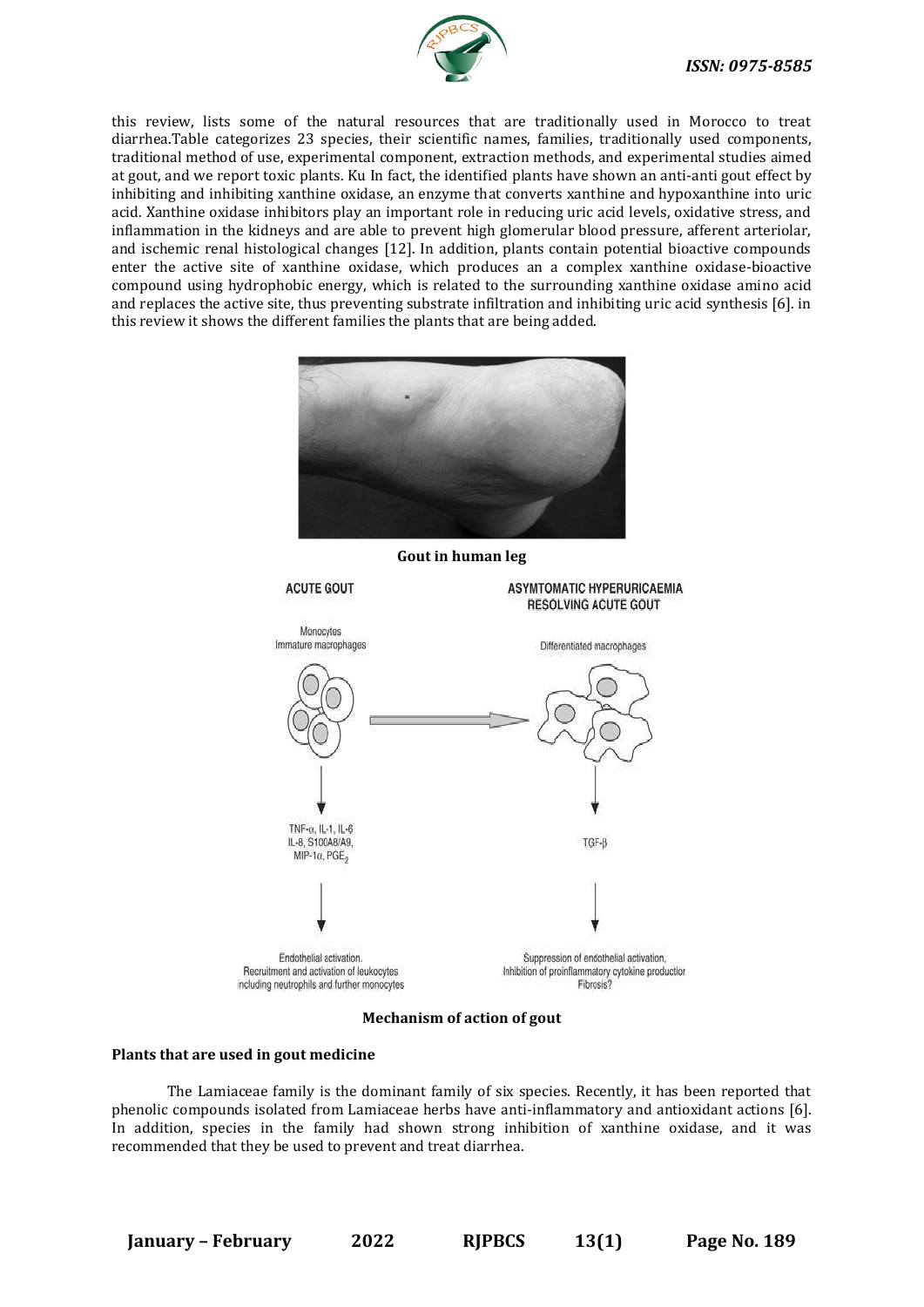

**Caparis spinosa L** is a plant that has shown a much higher inhibitory effect on xanthine oxidase activity than other plants. E chloroform and the air component of ethyl acetate extraction showed low levels of IC50 (0.023 and 0.09 mg / mL, respectively), followed by extraction of root chloroform (0.32 mg / mL), meaning that these quotations have characteristics with potential activity on the effect of xanthine oxidase. However, in vitro testing is consistent with the in vitro enzymatic reaction of the enzyme xanthine oxidase [11]. It allows to directly investigating the effect of plants on the activity of inhibiting xanthine oxidase.These courses do not require the use of a maximum number of animals in the experiments. However, it does not take into account the bioavailability of active agent systems.Therefore, in vitro analysis is insufficient Several phytochemical studies have reported the presence of alkaloids, terpenoids saponins, phenolic compounds, carotenoids, and tocopherols in C. spinosa L. and must be verified by in vivo assays; using different types of test animals for gout. Colchicine is a natural drug isolated from Colchicum autumn [10]. For about 250 years, it was used as an anti-inflammatory agent. Currently, this alkaloid is used to treat diarrhea, neurologic impairment, and Mediterranean family fever, cirrhosis of the liver, amyloidosis, scleroderma, and Behcet's disease [16]. However, it can be toxic asit may cause intestinal obstruction and respiratory paralysis [17]. For this reason, it is recommended to treat it in accordance with medical guidelines. El-Nagger and Emara are separated from the soil uricolytic fungi are part of Fusarium, Spondilocladium, Stemphylium, Geotrichum, Mucor, Alternaria, Helminthosporium, Chaetomium, Penicillium, Curvularia and Aspergillus. Bacteria (Pseudomonas, Enterobacter, Citrobacter and Lactococcus) are isolated from the apples of the apple snail Pomacea canaliculata has a high uricolytic activity. It re-uses nitrogen mixed with phosphorus in the snail. Uricol under non-enzymatic uric acid to form antioxidant or enzymatic uricolysis] to create allantoin and ammonia in the snail can buy amino acids, proteins and purine [13].

#### **CONCLUSION**

Current work has shown that gout is treated with a variety of methods used to prevent and prevent uric acid release. The original Moroccan strategy is based on the use of drugs that are associated with several adverse effects. However, the second method is much safer as it focuses on the use of plants and their components which play an important role in Moroccan phototherapy. In fact, this review identifies 23 species that have been used traditionally in Morocco to treat gout and show significant inhibition of xanthine oxidase: Ailanthus altissima, Artemisia herba-alba, Capparis spinosa L., Caryophyllus aromaticus L., Citrullus colocynthis L., Colchicum autumnale L., Ginkgo biloba L., Hyssopus L. ., Pandandula angustifolia, Melissa officinalis L., Mentha spicata L., Rosmarinus officinalis L., Smilax officinalis., Smilax medica Schltdl. and Cham., Smilax syphilitica, Smilax aristolochiifolia Mill., Smilax febrifuga Kunth., Smilax regelii Killip and C.V. Morton, Smilax aspera L., Solidago virgaurea L., 1ymus vulgaris L., Urtica dioica L., and Zea mays L. However, a few studies are needed to confirm these plants for use in management and maintaining gout.

# **REFERENCES**

- [1] Maples KR, Ronald PM. J Biolog Chem 1988;263(4):1709–12.
- [2] Cheng X, Changgui L. Gout Hyperuricemia 2015.
- [3] E Krishnan, et al. Archives of Internal Medicine 2008;168(10):1104–1110.
- [4] HK Choi, K Atkinson, EW Karlson, and G Curhan. Archives of Internal Medicine 2005;165(7):742.
- [5] B Engel, J Just, M Bleckwenn, and K Weckbecker. Deutsches Arzteblatt International 2017;114(13):215–222.
- [6] Sommers SC, Churg J. Kidney pathology in hyperuricemia and gout. In: Yü T, Burger L, editors. The Kidney in Gout and Hyperuricemia. Mount Kisco, New York: Futura Publishing Company; 1982. p. 292.
- [7] Y Wang, et al. Basic & Clinical Pharmacology & Toxicology 2004;94(5):232–237.
- [8] H.-y. Su, C Yang, D Liang, and H.-F. Liu. BioMed Research International 2020;Article ID 5817348,12 pages.
- [9] Liote F. Curr Rheumatol Rep 2003;5:227–34.
- [10] Matata BM, Elahi MM. Oxid Stress 2007:23–38.
- [11] Harris MD, Siegel LB, Alloway JA. Gout and hyperuricemia. Am Fam Physician 1999;59 (4):925– 34.
- [12] Kong LD, Cai Y, Huang WW, Cheng CHK, Tan RX. J Ethnopharmacol 2000;73:199–207.
- [13] Sweeney AP, Wyllie SG, Shalliker RA, Markham JL. J Ethnopharmacol 2001;75:273–7.

**January – February 2022 RJPBCS 13(1) Page No. 190**